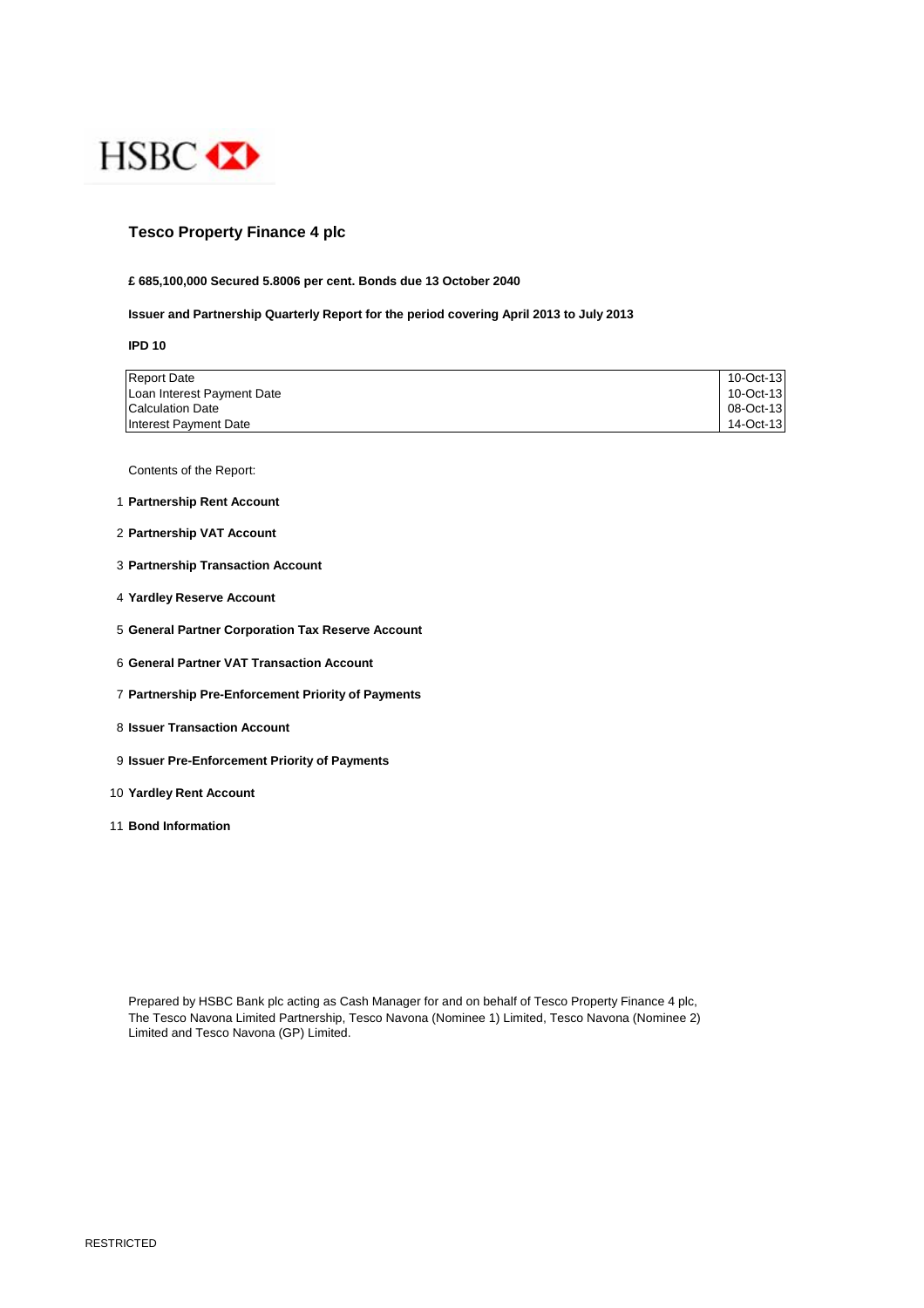## **1. Partnership Rent Account 70728746**

| Opening Balance                    | $0.00$ Cr           |
|------------------------------------|---------------------|
| <b>ENTRY DETAILS</b>               | CR/DR<br>AMOUNT (£) |
| Initial Deposit on Closing Date    | 5,000.00 Cr         |
| Rent                               | 7,995,184.14 Cr     |
| To Partnership Transaction Account | 7,995,184.14 Dr     |
| <b>Closing Balance</b>             | 5,000.00 Cr         |
|                                    |                     |
|                                    |                     |

#### **2. artnership VAT Account 707**

|             | Opening Balance        | 2,078,362.42 Cr     |  |
|-------------|------------------------|---------------------|--|
| <b>DATE</b> | <b>ENTRY DETAILS</b>   | CR/DR<br>AMOUNT (£) |  |
|             |                        |                     |  |
| 27-Jul-13   | Savills Payment        | 7,901.56 Dr         |  |
| 29-Jul-13   | <b>HMRC Payment</b>    | 1,756,321.82 Dr     |  |
| 16-Aug-13   | Savills Payment        | 3,895.22 Cr         |  |
| 16-Aug-13   | Savills Payment        | 5,250.80 Cr         |  |
| 20-Aug-13   | Spen Hill              | 140,000.00 Dr       |  |
| 03-Sep-13   | <b>HMRC Payment</b>    | 16,962.53 Cr        |  |
| 12-Sep-13   | Savills Payment        | 108.00 Cr           |  |
| 12-Sep-13   | Savills Payment        | 8,557.03 Cr         |  |
| 19-Sep-13   | Savills Payment        | 41.68 Cr            |  |
| 19-Sep-13   | Savills Payment        | 5,051.89 Cr         |  |
| 24-Sep-13   | Savills Payment        | 22,908.01 Dr        |  |
| 25-Sep-13   | <b>Tesco Stores</b>    | 1,720,217.03 Cr     |  |
| 01-Oct-13   | <b>HMRC Payment</b>    | 1,736.14 Cr         |  |
| 03-Oct-13   | Savills Payment        | 29,196.08 Cr        |  |
|             |                        |                     |  |
|             |                        |                     |  |
|             | <b>Closing Balance</b> | 1,942,247.43 Cr     |  |

#### **3. Partnership Transaction Account 70728711**

|              | Opening Balance                            | 128,069.50 Cr    |       |
|--------------|--------------------------------------------|------------------|-------|
| <b>DATE</b>  | <b>ENTRY DETAILS</b>                       | AMOUNT (£)       | CR/DR |
|              |                                            |                  |       |
| 08-Oct-13    | <b>Credit Interest</b>                     | 1,528.10 Cr      |       |
| 10-Oct-13    | Property Pool Manager Fee (April Reserved) |                  | lCr   |
| $10$ -Oct-13 | <b>Transfer from Rent</b>                  | 7,995,184.14 Cr  |       |
| $10$ -Oct-13 | <b>Trustee Fee</b>                         | 1,500.00 Dr      |       |
| $10$ -Oct-13 | <b>Ongoing Fee</b>                         | 12,290.00 Dr     |       |
| $10$ -Oct-13 | Expenses                                   | 39,645.00 Dr     |       |
| $10$ -Oct-13 | Partnership Swap payment                   | 1,596,349.69 Cr  |       |
| 10-Oct-13    | Partnership Debt                           | 10,277,163.56 Dr |       |
| 10-Oct-13    | Property Pool Manager Fee                  | 238,066.12 Dr    |       |
| 10-Oct-13    | <b>Yardley Rent Account</b>                | 861,201.50 Cr    |       |
| 10-Oct-13    | To Navona Distribution                     | $0.00$ Dr        |       |
|              | <b>Closing Balance</b>                     | 13,668.25 Cr     |       |

|             | 4. Yardley Reserve Account 70729192          |                            |       |
|-------------|----------------------------------------------|----------------------------|-------|
|             | Opening Balance                              | 0.00 <sub>cr</sub>         |       |
| <b>DATE</b> | <b>ENTRY DETAILS</b>                         | AMOUNT (£)                 | CR/DR |
|             | 09-Feb-11 From Closing<br>07-Oct-13 Interest | 260,600.00 Cr<br>443.67 Cr |       |
|             | <b>Closing Balance</b>                       | 261,043.67 Cr              |       |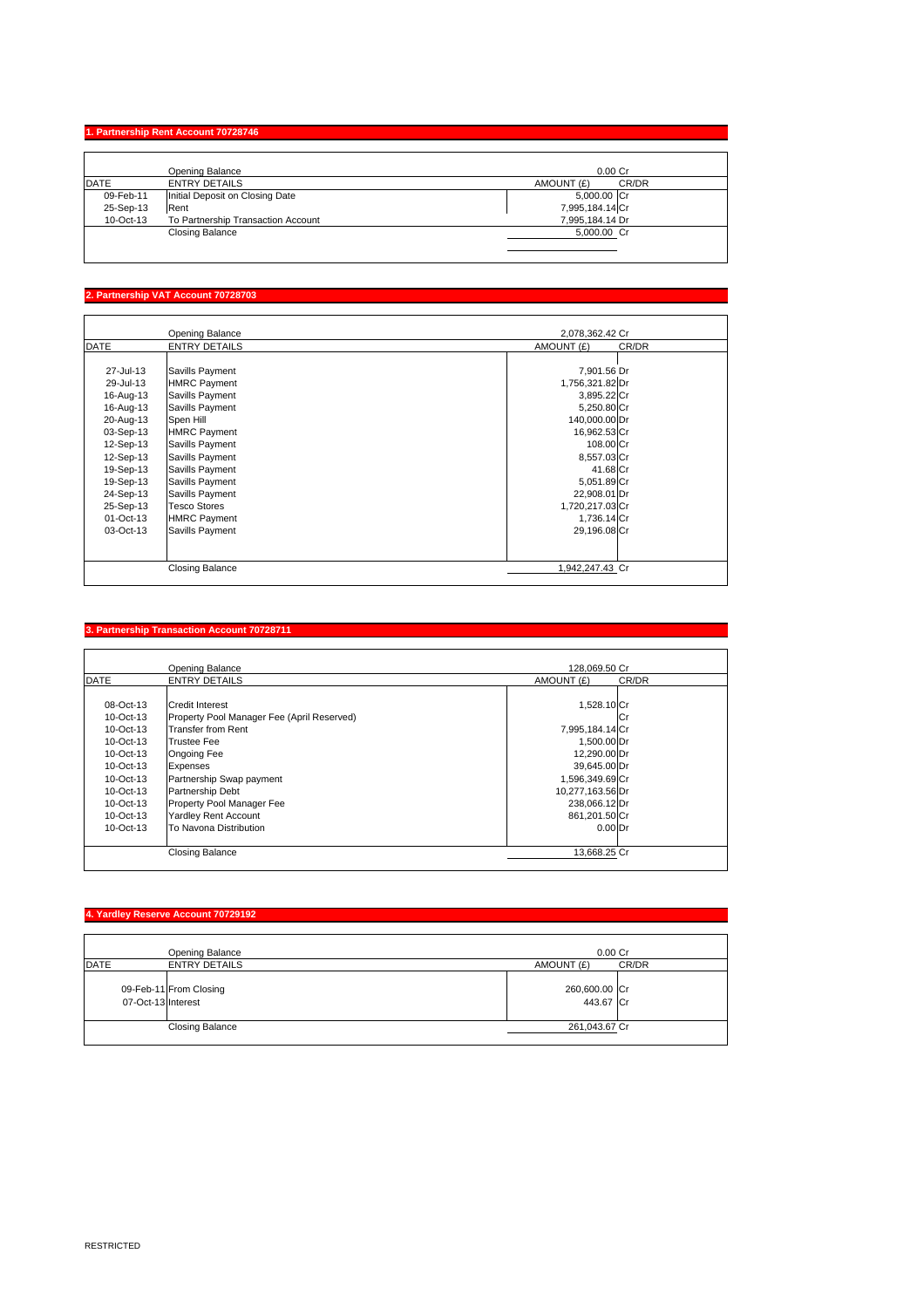|             | 5. General Partner Corporation Tax Reserve Account 70728770 |                            |       |
|-------------|-------------------------------------------------------------|----------------------------|-------|
|             |                                                             |                            |       |
|             | Opening Balance                                             | $0.00$ Cr                  |       |
| <b>DATE</b> | <b>ENTRY DETAILS</b>                                        | AMOUNT (£)                 | CR/DR |
|             | 09-Feb-11 From Closing<br>07-Oct Interest                   | 308,295.00 Cr<br>514.11 Cr |       |
|             | <b>Closing Balance</b>                                      | 308,809.11 Cr              |       |

## **6. General Partner VAT Transaction Account 70728762**

|             | Opening Balance        | 0.00 Cr    |       |
|-------------|------------------------|------------|-------|
| <b>DATE</b> | <b>ENTRY DETAILS</b>   | AMOUNT (£) | CR/DR |
|             |                        |            |       |
|             |                        |            |       |
|             |                        |            |       |
|             | <b>Closing Balance</b> | 0.00Cr     |       |

#### **Expense Reserve Ledger - Max GB**

Date<br>10-Oct-13

13,668.25 Cr

Balance 13,668.25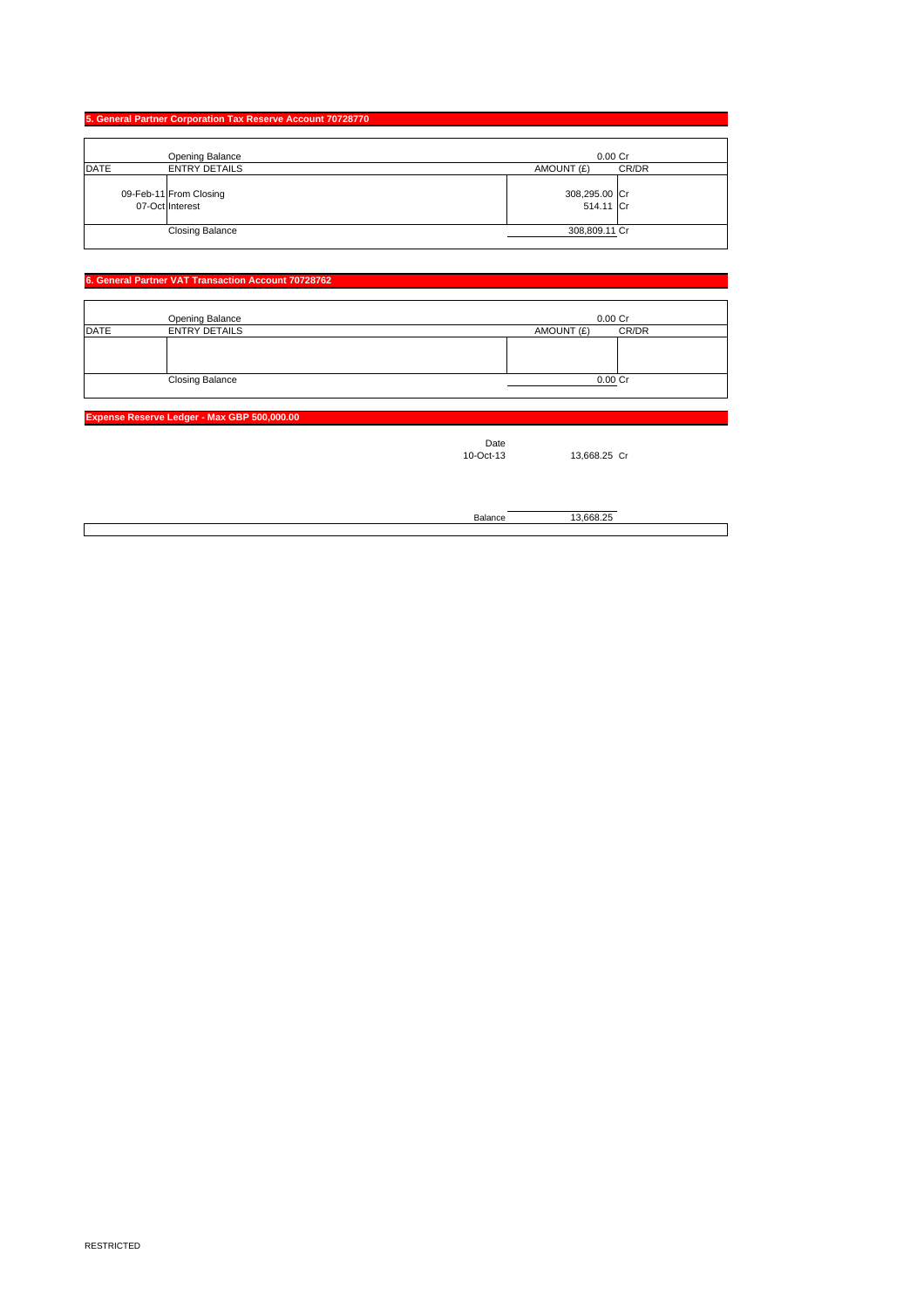|           | <b>Partnership Pre-Enforcement Priority of Payments</b>                                           |                          |                            |
|-----------|---------------------------------------------------------------------------------------------------|--------------------------|----------------------------|
|           |                                                                                                   | <b>Funds Paid Out of</b> | <b>Funds Received into</b> |
| Date      |                                                                                                   | account (£)              | account (£)                |
| 10-Oct-13 |                                                                                                   |                          |                            |
|           | <b>Partnership Available Funds</b>                                                                |                          |                            |
|           |                                                                                                   |                          |                            |
|           | a Rental Income                                                                                   |                          | 7,995,184.14               |
|           | b Funds from Yardley Accounts                                                                     |                          | 861,201.50                 |
|           | c Funds from Issuer under Partnership Swaps                                                       |                          | 9,980,077.08               |
|           | d From Partnership VAT Account                                                                    |                          |                            |
|           | e From Partnership Disposal Proceeds Account                                                      |                          |                            |
|           | f From Partnership Insurance Proceeds Account                                                     |                          |                            |
|           | g Interest received by the Partnership Accounts and Rent Account                                  |                          | 1.528.10                   |
|           | h Eligible Investment Earnings by Partnership                                                     |                          |                            |
|           | i Advance under Committed Subordinated Loan Agreement                                             |                          |                            |
|           | Advance from Drawdown of Yardley Reserve Loan                                                     |                          |                            |
|           | k Net proceeds of a CPO Disposal or a Mortgage Property                                           |                          |                            |
|           | From 3rd anniversay of Closing, funds from Yardley Reserve Loan Ledger                            |                          |                            |
|           | m Net proceeds of a disposal of a Mortgage Property                                               |                          |                            |
|           | n Any other sums standing to the credit of the Partnership Transaction Ac                         |                          | 128,069.50                 |
|           | Partnership Pre-Enforcement Priority of Payments                                                  |                          |                            |
|           |                                                                                                   |                          |                            |
|           | a Partnership Security Trustee Fees                                                               | 1,500.00                 |                            |
|           | b Issuer Security Trustee Fee, Bond Trustee, operating expenses of the Issuer                     | 6,540.00                 |                            |
|           | (Ongoing Partnership Facility Fee)                                                                |                          |                            |
|           | c Partnership Operating Expenses excluding GP UK Tax                                              |                          |                            |
|           | d Partnership Operator Fee                                                                        | 30,645.00                |                            |
|           | d Property Advisor Fee (Annual 30K)                                                               | 3,000.00                 |                            |
|           | d Nominees Corporate Services Provider Fee                                                        |                          |                            |
|           | d Nominees Holdco Corporate Services Provider Fee<br>d PL Propco Corporate Services Provider Fees | 1,500.00<br>4,500.00     |                            |
|           | d Nominees Side Letter payments                                                                   |                          |                            |
|           | d Nominees Holdco Side Letter payments                                                            |                          |                            |
|           | d Account Bank Fee                                                                                |                          |                            |
|           | d Cash Manager Fee                                                                                |                          |                            |
|           | d Yardley Cash Manager Fee                                                                        |                          |                            |
|           |                                                                                                   |                          |                            |
|           | d Issuer Account Bank, PPA CM, CSP Fee (Ongoing Partnership Facility Fee)                         | 5,000.00                 |                            |
|           | d Headlease payment                                                                               |                          |                            |
|           | e Partnership Expenses Ledger payment (max £6,250 indexed annually)                               | 6,752.81                 |                            |
|           | f Partnership Debt Interest                                                                       | 9,865,529.56             |                            |
|           | Partnership Swap payment                                                                          | 8,383,727.39             |                            |
|           | g Partnership Debt Principal                                                                      | 411,634.00               |                            |
|           | Issuer Partnership Swap Termination Amount (Ongoing Partnership Facility                          |                          |                            |
|           | h Fee)                                                                                            | 750.00                   |                            |
|           | Property Pool Manager Fee (reserved)                                                              | 238,066.12               |                            |
|           | j Partnership Swap Termination Amount                                                             |                          |                            |
|           | k Partnership Expenses Ledger payment                                                             | 6.915.44                 |                            |
|           | Alteration Adjustment Rent                                                                        |                          |                            |
|           | m Substitution Adjustment Rent                                                                    |                          |                            |
|           | n Credited to Subordinated Loan Reserve Ledger                                                    |                          |                            |
|           | o Payments to the Subordinated Loan Facility Provider                                             |                          |                            |
|           | p Partnership Distribution Account                                                                | 0.00                     |                            |
|           | <b>Totals</b>                                                                                     | 18,966,060.32            | 18,966,060.32              |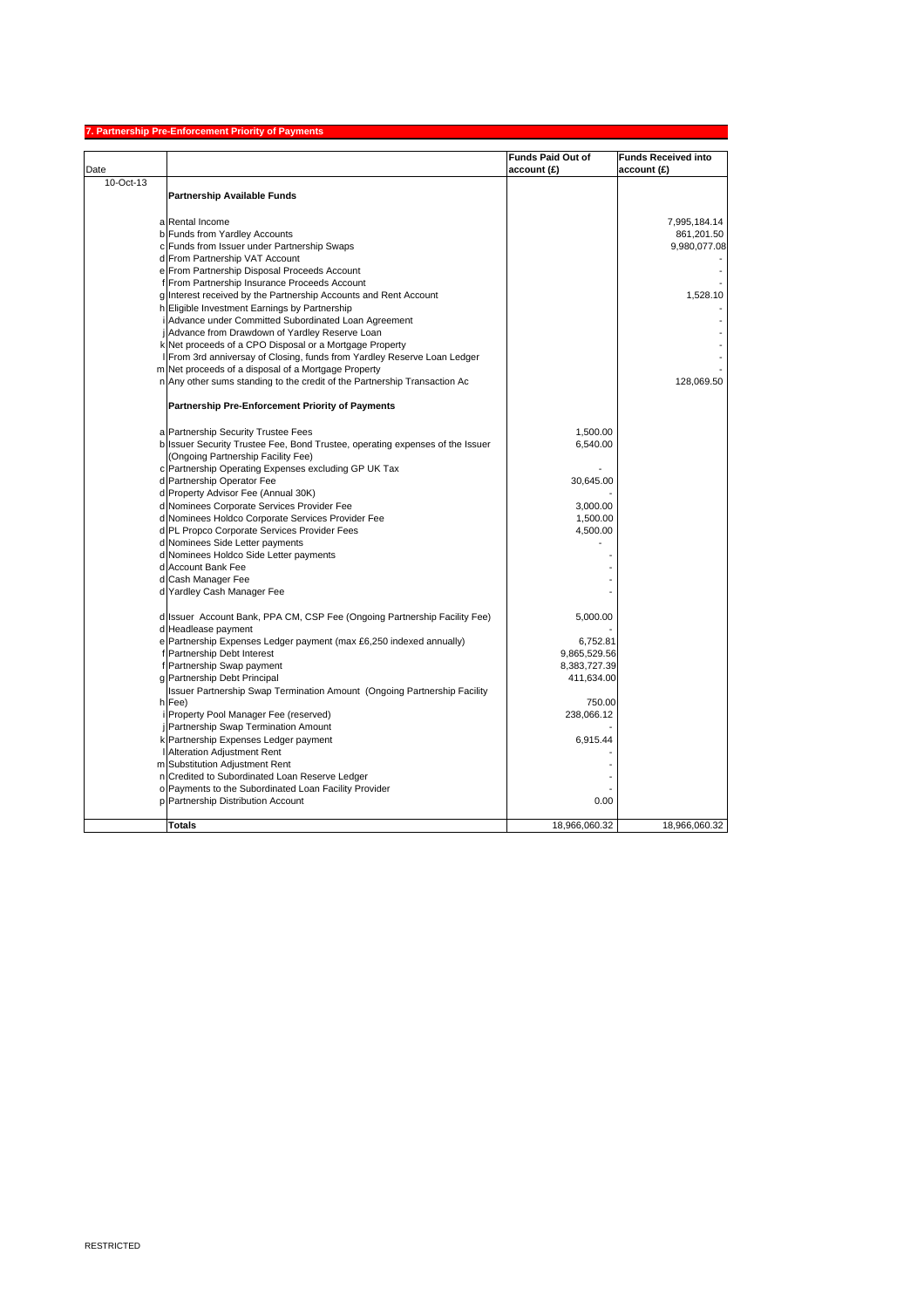| Opening Balance |                        | 19,138.72 Cr     |       |
|-----------------|------------------------|------------------|-------|
| <b>DATE</b>     | <b>ENTRY DETAILS</b>   | AMOUNT (£)       | CR/DR |
| 01-Aug-13       | Interest               | 214.59 Cr        |       |
| 02-Sep-13       | Interest               | 2.54 Cr          |       |
| 01-Oct-13       | Interest               | 2.31 Cr          |       |
| 14-Oct-13       | <b>Swaps Receipts</b>  | 18,363,804.48 Cr |       |
| 14-Oct-13       | Swap Pays              | 18,363,804.47 Dr |       |
| 14-Oct-13       | Partnership Debt       | 10,288,703.56 Cr |       |
| 14-Oct-13       | Expenses               | 11,540.00 Dr     |       |
| 14-Oct-13       | <b>Notes</b>           | 10,277,163.56 Dr |       |
| 14-Oct-13       | <b>Issuer Profit</b>   | 750,00 Cr        |       |
|                 |                        |                  |       |
|                 |                        |                  |       |
|                 |                        |                  |       |
|                 |                        |                  |       |
|                 | <b>Closing Balance</b> | 20,108.17        |       |

## **9. Issuer Pre-Enforcement Priority of Payments**

|           |                                                        | Funds Paid Out of | <b>Funds Received into</b> |
|-----------|--------------------------------------------------------|-------------------|----------------------------|
| Date      |                                                        | account (£)       | account (£)                |
| 14-Oct-13 |                                                        |                   |                            |
|           | <b>Issuer Available Funds</b>                          |                   |                            |
|           | a Funds due to Issuer under Partnership Swap Agreement |                   | 8,383,727.40               |
|           | b Amounts due to Issuer in respect of Partnership Loan |                   | 10,289,453.56              |
|           | c Any amount due to Issuer under Issuer Swap Agreement |                   | 9,980,077.08               |
|           | d Interest Received by Issuer on Transaction Account   |                   | 219.44                     |
|           | e Eigible Investment Earnings                          |                   | 0.00                       |
|           | <b>Issuer Pre-Enforcement Priority of Payments</b>     |                   |                            |
|           | a Bond Trustee Fee                                     | 1,200.00          |                            |
|           | a Issuer Security Trustee Fee                          | 1,500.00          |                            |
|           | b Issuer Operating Expenses                            | 3,840.00          |                            |
|           | c Issuer/Issuer Holdco Corporate Services Provider Fee | 0.00              |                            |
|           | c Paying Agent Fee                                     | 500.00            |                            |
|           | c Account Bank Fee                                     | 750.00            |                            |
|           | c Cash Manager Fee                                     | 3,750.00          |                            |
|           | d Bond Interest                                        | 9,865,529.56      |                            |
|           | d Bond Principal                                       | 411,634.00        |                            |
|           | d Issuer Swap Provider                                 | 8,383,727.39      |                            |
|           | d Partnership Swap payment                             | 9,980,077.08      |                            |
|           | e Issuer Profit                                        | 750.00            |                            |
|           | f Swap Subordinated Amounts                            |                   |                            |
|           | g Issuer Partnership Swap Termination Amount           |                   |                            |
|           | h Issuer Transaction Account                           | 219.44            |                            |
|           | <b>Totals</b>                                          | 28,653,477.48     | 28,653,477.48              |

## **10. Yardley Rent Account 70729168**

|             | Opening Balance        | 52,114.98 Cr        |
|-------------|------------------------|---------------------|
| <b>DATE</b> | <b>ENTRY DETAILS</b>   | AMOUNT (£)<br>CR/DR |
|             |                        |                     |
| 16-Aug-13   | Savills Payment        | 19,476.10 Cr        |
| 16-Aug-13   | Savills Payment        | 26,253.98 Cr        |
| 12-Sep-13   | Savills Payment        | 540.00 Cr           |
| 12-Sep-13   | Savills Payment        | 42,785.17 Cr        |
| 19-Sep-13   | Savills Payment        | 208.32 Cr           |
| 19-Sep-13   | Savills Payment        | 25,259.46 Cr        |
| 25-Sep-13   | <b>Tesco Stores</b>    | 605,900.93 Cr       |
| 03-Oct-13   | Savills Payment        | 145,980.34 Cr       |
| 10-Oct-13   | <b>Yardley Rent</b>    | 861.201.50 Dr       |
|             |                        |                     |
|             | <b>Closing Balance</b> | 57,317.78 Cr        |